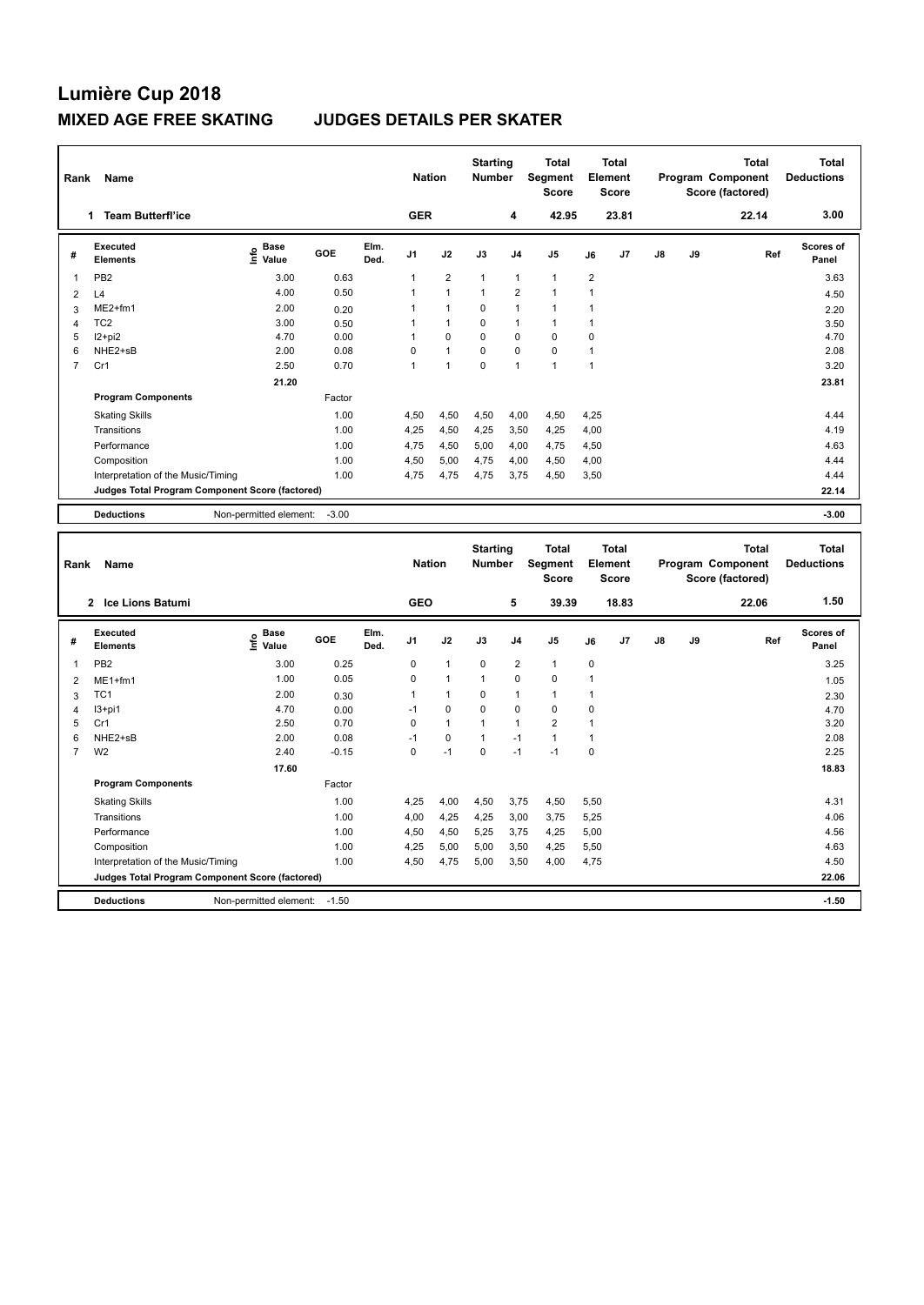| Rank           | Name                                            |      |                      |         |              | <b>Nation</b>  |                | <b>Starting</b><br><b>Number</b> |                | <b>Total</b><br>Segment<br><b>Score</b> |              | Total<br>Element<br><b>Score</b> |               |    | <b>Total</b><br>Program Component<br>Score (factored) | Total<br><b>Deductions</b> |
|----------------|-------------------------------------------------|------|----------------------|---------|--------------|----------------|----------------|----------------------------------|----------------|-----------------------------------------|--------------|----------------------------------|---------------|----|-------------------------------------------------------|----------------------------|
|                | <b>Team New Horizons Mannheim</b><br>3          |      |                      |         |              | <b>GER</b>     |                |                                  | 13             | 36.01                                   |              | 19.12                            |               |    | 18.39                                                 | 1.50                       |
| #              | Executed<br><b>Elements</b>                     | lnfo | <b>Base</b><br>Value | GOE     | Elm.<br>Ded. | J <sub>1</sub> | J2             | J3                               | J <sub>4</sub> | J <sub>5</sub>                          | J6           | J7                               | $\mathsf{J}8$ | J9 | Ref                                                   | Scores of<br>Panel         |
| 1              | $12+pi1$                                        |      | 4.10                 | 0.50    |              | 1              | $\mathbf{1}$   | $\overline{1}$                   | $\mathbf 0$    | $\mathbf{1}$                            | $\mathbf{1}$ |                                  |               |    |                                                       | 4.60                       |
| $\overline{2}$ | TC <sub>1</sub>                                 |      | 2.00                 | 0.15    |              | 1              | 0              | $\Omega$                         | $\mathbf 0$    | $\blacktriangleleft$                    | 1            |                                  |               |    |                                                       | 2.15                       |
| 3              | NHE2+s1                                         |      | 2.50                 | $-0.20$ |              | $-1$           | 0              | $-1$                             | $-1$           | 0                                       | 0            |                                  |               |    |                                                       | 2.30                       |
| 4              | $ME1+fm1$                                       | F    | 1.00                 | $-0.18$ |              | $-1$           | $-3$           | $-2$                             | $-2$           | $-1$                                    | $-2$         |                                  |               |    |                                                       | 0.82                       |
| 5              | L <sub>4</sub>                                  |      | 4.00                 | $-0.50$ |              | $-1$           | $-1$           | $-1$                             | $-1$           | 0                                       | $-1$         |                                  |               |    |                                                       | 3.50                       |
| 6              | PB <sub>2</sub>                                 |      | 3.00                 | 0.25    |              | 0              | $\mathbf 0$    | $\Omega$                         | $\mathbf{1}$   | $\mathbf{1}$                            | 1            |                                  |               |    |                                                       | 3.25                       |
| $\overline{7}$ | Cr1                                             |      | 2.50                 | 0.00    |              | 0              | $\overline{1}$ | $\Omega$                         | $-1$           | $\Omega$                                | $\Omega$     |                                  |               |    |                                                       | 2.50                       |
|                |                                                 |      | 19.10                |         |              |                |                |                                  |                |                                         |              |                                  |               |    |                                                       | 19.12                      |
|                | <b>Program Components</b>                       |      |                      | Factor  |              |                |                |                                  |                |                                         |              |                                  |               |    |                                                       |                            |
|                | <b>Skating Skills</b>                           |      |                      | 1.00    |              | 3.75           | 3,00           | 3,50                             | 3,00           | 4,25                                    | 3.75         |                                  |               |    |                                                       | 3.50                       |
|                | Transitions                                     |      |                      | 1.00    |              | 3.50           | 2.75           | 3,25                             | 3,00           | 4,50                                    | 4,00         |                                  |               |    |                                                       | 3.44                       |
|                | Performance                                     |      |                      | 1.00    |              | 4,00           | 2,75           | 3,50                             | 3,00           | 4,25                                    | 4,25         |                                  |               |    |                                                       | 3.69                       |
|                | Composition                                     |      |                      | 1.00    |              | 3.50           | 3.50           | 3.75                             | 4.00           | 4,25                                    | 4,25         |                                  |               |    |                                                       | 3.88                       |
|                | Interpretation of the Music/Timing              |      |                      | 1.00    |              | 3.75           | 3,75           | 4,00                             | 3,50           | 4,25                                    | 4,00         |                                  |               |    |                                                       | 3.88                       |
|                | Judges Total Program Component Score (factored) |      |                      |         |              |                |                |                                  |                |                                         |              |                                  |               |    |                                                       | 18.39                      |
|                | <b>Deductions</b>                               |      | Costume failure:     | $-1.00$ |              |                |                |                                  | Falls:         | $-0.50$                                 |              |                                  |               |    |                                                       | $-1.50$                    |

| Rank           | Name                                            |      |                      |         |              | <b>Nation</b>  |              | <b>Starting</b><br><b>Number</b> |                | <b>Total</b><br>Segment<br><b>Score</b> | Element                 | Total<br><b>Score</b> |               |    | <b>Total</b><br>Program Component<br>Score (factored) | Total<br><b>Deductions</b> |
|----------------|-------------------------------------------------|------|----------------------|---------|--------------|----------------|--------------|----------------------------------|----------------|-----------------------------------------|-------------------------|-----------------------|---------------|----|-------------------------------------------------------|----------------------------|
|                | 4 Team Filia                                    |      |                      |         |              | <b>BEL</b>     |              |                                  | 10             | 33.79                                   |                         | 18.72                 |               |    | 15.57                                                 | 0.50                       |
| #              | Executed<br><b>Elements</b>                     | lnfo | <b>Base</b><br>Value | GOE     | Elm.<br>Ded. | J <sub>1</sub> | J2           | J3                               | J <sub>4</sub> | J <sub>5</sub>                          | J6                      | J7                    | $\mathsf{J}8$ | J9 | Ref                                                   | <b>Scores of</b><br>Panel  |
| $\overline{1}$ | Cr1                                             |      | 2.50                 | 0.70    |              | 1              | $\mathbf{1}$ | 1                                | $\mathbf 0$    | $\mathbf{1}$                            | $\overline{\mathbf{c}}$ |                       |               |    |                                                       | 3.20                       |
| $\overline{2}$ | PB <sub>2</sub>                                 |      | 3.00                 | 0.00    |              | 0              | $\Omega$     | 0                                | $\mathbf 0$    | $\overline{1}$                          | 0                       |                       |               |    |                                                       | 3.00                       |
| 3              | TC <sub>2</sub>                                 |      | 3.00                 | $-0.38$ |              | $-1$           | $\mathbf 0$  | $\mathbf 0$                      | $-1$           | $-1$                                    | $-1$                    |                       |               |    |                                                       | 2.62                       |
| 4              | $12+pi2$                                        | E    | 4.70                 | $-1.25$ |              | $-2$           | $-3$         | $-1$                             | $-2$           | $-3$                                    | $-3$                    |                       |               |    |                                                       | 3.45                       |
| 5              | MEB+fmB                                         |      | 0.60                 | $-0.15$ |              | $-1$           | $-2$         | $-1$                             | $-2$           | $-1$                                    | $-2$                    |                       |               |    |                                                       | 0.45                       |
| 6              | NHE2+s1                                         |      | 2.50                 | $-0.50$ |              | $-1$           | $-1$         | $\Omega$                         | $-2$           | $-2$                                    | $-1$                    |                       |               |    |                                                       | 2.00                       |
| $\overline{7}$ | L4                                              |      | 4.00                 | 0.00    |              | 0              | $\mathbf 0$  | 0                                | $\mathbf 0$    | $\mathbf 0$                             | 0                       |                       |               |    |                                                       | 4.00                       |
|                |                                                 |      | 20.30                |         |              |                |              |                                  |                |                                         |                         |                       |               |    |                                                       | 18.72                      |
|                | <b>Program Components</b>                       |      |                      | Factor  |              |                |              |                                  |                |                                         |                         |                       |               |    |                                                       |                            |
|                | <b>Skating Skills</b>                           |      |                      | 1.00    |              | 2,75           | 2,25         | 2,75                             | 3,75           | 3,00                                    | 3,25                    |                       |               |    |                                                       | 2.94                       |
|                | Transitions                                     |      |                      | 1.00    |              | 2,50           | 2,75         | 2,25                             | 3,50           | 3,00                                    | 2,50                    |                       |               |    |                                                       | 2.69                       |
|                | Performance                                     |      |                      | 1.00    |              | 3,00           | 3,00         | 3,25                             | 4,00           | 3,50                                    | 3,25                    |                       |               |    |                                                       | 3.25                       |
|                | Composition                                     |      |                      | 1.00    |              | 3,25           | 3,25         | 3,00                             | 4,00           | 3,50                                    | 2,75                    |                       |               |    |                                                       | 3.25                       |
|                | Interpretation of the Music/Timing              |      |                      | 1.00    |              | 2,75           | 3,50         | 3,25                             | 3,75           | 3,50                                    | 3,50                    |                       |               |    |                                                       | 3.44                       |
|                | Judges Total Program Component Score (factored) |      |                      |         |              |                |              |                                  |                |                                         |                         |                       |               |    |                                                       | 15.57                      |
|                | <b>Deductions</b>                               |      | Falls:               | $-0.50$ |              |                |              |                                  |                |                                         |                         |                       |               |    |                                                       | $-0.50$                    |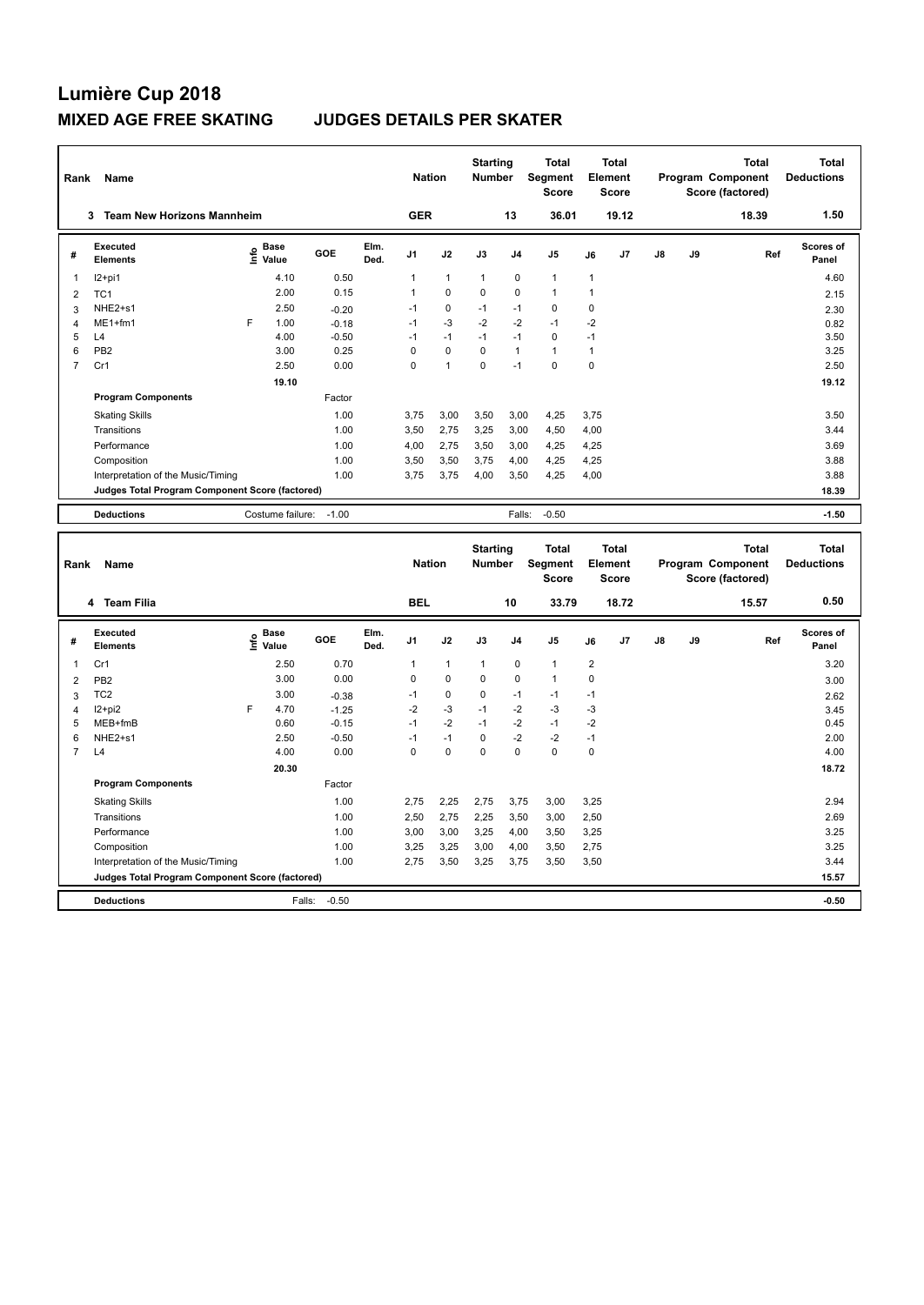| Rank | Name                                            |   |                                  |         |              | <b>Nation</b>  |              | <b>Starting</b><br><b>Number</b> |                | <b>Total</b><br>Segment<br><b>Score</b> | Element     | <b>Total</b><br><b>Score</b> |               |    | <b>Total</b><br>Program Component<br>Score (factored) | Total<br><b>Deductions</b> |
|------|-------------------------------------------------|---|----------------------------------|---------|--------------|----------------|--------------|----------------------------------|----------------|-----------------------------------------|-------------|------------------------------|---------------|----|-------------------------------------------------------|----------------------------|
|      | <b>Team Ice Angels Italy</b><br>5.              |   |                                  |         |              | <b>ITA</b>     |              |                                  | 11             | 32.61                                   |             | 19.35                        |               |    | 16.26                                                 | 3.00                       |
| #    | <b>Executed</b><br><b>Elements</b>              |   | <b>Base</b><br>e Base<br>⊆ Value | GOE     | Elm.<br>Ded. | J <sub>1</sub> | J2           | J3                               | J <sub>4</sub> | J <sub>5</sub>                          | J6          | J7                           | $\mathsf{J}8$ | J9 | Ref                                                   | Scores of<br>Panel         |
| -1   | $ME2+fm2$                                       |   | 3.00                             | $-0.08$ |              | $-1$           | $\pmb{0}$    | 0                                | $\pmb{0}$      | $\pmb{0}$                               | $-1$        |                              |               |    |                                                       | 2.92                       |
| 2    | $12+pi1$                                        |   | 4.10                             | 0.00    |              | 0              | $\mathbf{1}$ | 0                                | $\mathbf 0$    | $\mathbf 0$                             | 0           |                              |               |    |                                                       | 4.10                       |
| 3    | L4                                              |   | 4.00                             | 0.00    |              | 0              | $\mathbf 0$  | $\Omega$                         | $\pmb{0}$      | $\mathbf 0$                             | 0           |                              |               |    |                                                       | 4.00                       |
| 4    | Cr1                                             |   | 2.50                             | 0.18    |              | 0              | $\mathbf{1}$ | 1                                | $\mathbf 0$    | $\pmb{0}$                               | 0           |                              |               |    |                                                       | 2.68                       |
| 5    | NHE2+s1                                         | F | 2.50                             | $-1.10$ |              | $-3$           | $-3$         | $-2$                             | $-3$           | $-2$                                    | $-3$        |                              |               |    |                                                       | 1.40                       |
| 6    | PB <sub>1</sub>                                 | F | 2.00                             | $-0.75$ |              | $-2$           | $-3$         | $-1$                             | $-3$           | $-2$                                    | $-3$        |                              |               |    |                                                       | 1.25                       |
| 7    | TC <sub>2</sub>                                 |   | 3.00                             | 0.00    |              | 0              | 0            | $\mathbf 0$                      | $\mathbf 0$    | $\mathbf 0$                             | $\mathbf 0$ |                              |               |    |                                                       | 3.00                       |
|      |                                                 |   | 21.10                            |         |              |                |              |                                  |                |                                         |             |                              |               |    |                                                       | 19.35                      |
|      | <b>Program Components</b>                       |   |                                  | Factor  |              |                |              |                                  |                |                                         |             |                              |               |    |                                                       |                            |
|      | <b>Skating Skills</b>                           |   |                                  | 1.00    |              | 3.25           | 2,75         | 3,50                             | 3,00           | 3,00                                    | 3.50        |                              |               |    |                                                       | 3.19                       |
|      | Transitions                                     |   |                                  | 1.00    |              | 2,75           | 2,50         | 3,25                             | 3,25           | 3,25                                    | 3,75        |                              |               |    |                                                       | 3.13                       |
|      | Performance                                     |   |                                  | 1.00    |              | 3.50           | 2,25         | 2.75                             | 3.00           | 2,75                                    | 3,50        |                              |               |    |                                                       | 3.00                       |
|      | Composition                                     |   |                                  | 1.00    |              | 3,25           | 3,50         | 3,50                             | 4,00           | 3,50                                    | 3,50        |                              |               |    |                                                       | 3.50                       |
|      | Interpretation of the Music/Timing              |   |                                  | 1.00    |              | 3.50           | 3,00         | 3,50                             | 3,25           | 3,50                                    | 4.00        |                              |               |    |                                                       | 3.44                       |
|      | Judges Total Program Component Score (factored) |   |                                  |         |              |                |              |                                  |                |                                         |             |                              |               |    |                                                       | 16.26                      |
|      | <b>Deductions</b>                               |   | Falls:                           | $-1.50$ |              |                |              | Non-permitted element:           |                | $-1.50$                                 |             |                              |               |    |                                                       | $-3.00$                    |
|      |                                                 |   |                                  |         |              |                |              | <b>Starting</b>                  |                | <b>Total</b>                            |             | <b>Total</b>                 |               |    | <b>Total</b>                                          | <b>Total</b>               |

| Rank           | Name                                            |                   |            |              | <b>Nation</b>  |              | ətartırıy<br><b>Number</b> |                | ιυιαι<br>Segment<br><b>Score</b> |             | ιυιαι<br><b>Element</b><br><b>Score</b> |               |    | ιυιαι<br>Program Component<br>Score (factored) | ιυιαι<br><b>Deductions</b> |
|----------------|-------------------------------------------------|-------------------|------------|--------------|----------------|--------------|----------------------------|----------------|----------------------------------|-------------|-----------------------------------------|---------------|----|------------------------------------------------|----------------------------|
|                | Ice Fire Mixed Age Young<br>6                   |                   |            |              | <b>POL</b>     |              |                            | 3              | 32.25                            |             | 18.01                                   |               |    | 14.24                                          | 0.00                       |
| #              | Executed<br><b>Elements</b>                     | e Base<br>⊆ Value | <b>GOE</b> | Elm.<br>Ded. | J <sub>1</sub> | J2           | J3                         | J <sub>4</sub> | J <sub>5</sub>                   | J6          | J7                                      | $\mathsf{J}8$ | J9 | Ref                                            | <b>Scores of</b><br>Panel  |
|                | NHE2+s1                                         | 2.50              | $-0.30$    |              | 0              | $-1$         | 0                          | $-1$           | $-1$                             | $-1$        |                                         |               |    |                                                | 2.20                       |
| 2              | Cr1                                             | 2.50              | 0.18       |              | 0              | $\mathbf{1}$ | 0                          | $-2$           | $\mathbf 0$                      | -1          |                                         |               |    |                                                | 2.68                       |
| 3              | MEB+fmB                                         | 0.60              | $-0.10$    |              | $-1$           | $-2$         | $-1$                       | $-1$           | $-1$                             | $-1$        |                                         |               |    |                                                | 0.50                       |
| 4              | I2+pi1                                          | 4.10              | $-0.13$    |              | 0              | 0            | $-1$                       | -1             | 0                                | $\mathbf 0$ |                                         |               |    |                                                | 3.97                       |
| 5              | L4                                              | 4.00              | $-0.13$    |              | $-1$           | $\mathbf 0$  | $\Omega$                   | $-1$           | $\mathbf 0$                      |             |                                         |               |    |                                                | 3.87                       |
| 6              | PB <sub>2</sub>                                 | 3.00              | $-0.13$    |              | $-1$           | 0            | 0                          | $-1$           | $\mathbf 0$                      | $\mathbf 0$ |                                         |               |    |                                                | 2.87                       |
| $\overline{7}$ | TC <sub>1</sub>                                 | 2.00              | $-0.08$    |              | 0              | $\mathbf 0$  | $\Omega$                   | $-1$           | $-1$                             | 1           |                                         |               |    |                                                | 1.92                       |
|                |                                                 | 18.70             |            |              |                |              |                            |                |                                  |             |                                         |               |    |                                                | 18.01                      |
|                | <b>Program Components</b>                       |                   | Factor     |              |                |              |                            |                |                                  |             |                                         |               |    |                                                |                            |
|                | <b>Skating Skills</b>                           |                   | 1.00       |              | 2,50           | 3,00         | 2,25                       | 2,25           | 2,50                             | 3,00        |                                         |               |    |                                                | 2.56                       |
|                | Transitions                                     |                   | 1.00       |              | 2,25           | 2,75         | 2,00                       | 2,50           | 2,75                             | 3,50        |                                         |               |    |                                                | 2.56                       |
|                | Performance                                     |                   | 1.00       |              | 2,50           | 3,25         | 2,75                       | 3,25           | 3,00                             | 3,75        |                                         |               |    |                                                | 3.06                       |
|                | Composition                                     |                   | 1.00       |              | 2,75           | 3,50         | 3,00                       | 3,00           | 2,75                             | 3,75        |                                         |               |    |                                                | 3.06                       |
|                | Interpretation of the Music/Timing              |                   | 1.00       |              | 2,50           | 3,50         | 2,75                       | 2,75           | 3,00                             | 4,00        |                                         |               |    |                                                | 3.00                       |
|                | Judges Total Program Component Score (factored) |                   |            |              |                |              |                            |                |                                  |             |                                         |               |    |                                                | 14.24                      |
|                | <b>Deductions</b>                               |                   |            |              |                |              |                            |                |                                  |             |                                         |               |    |                                                | 0.00                       |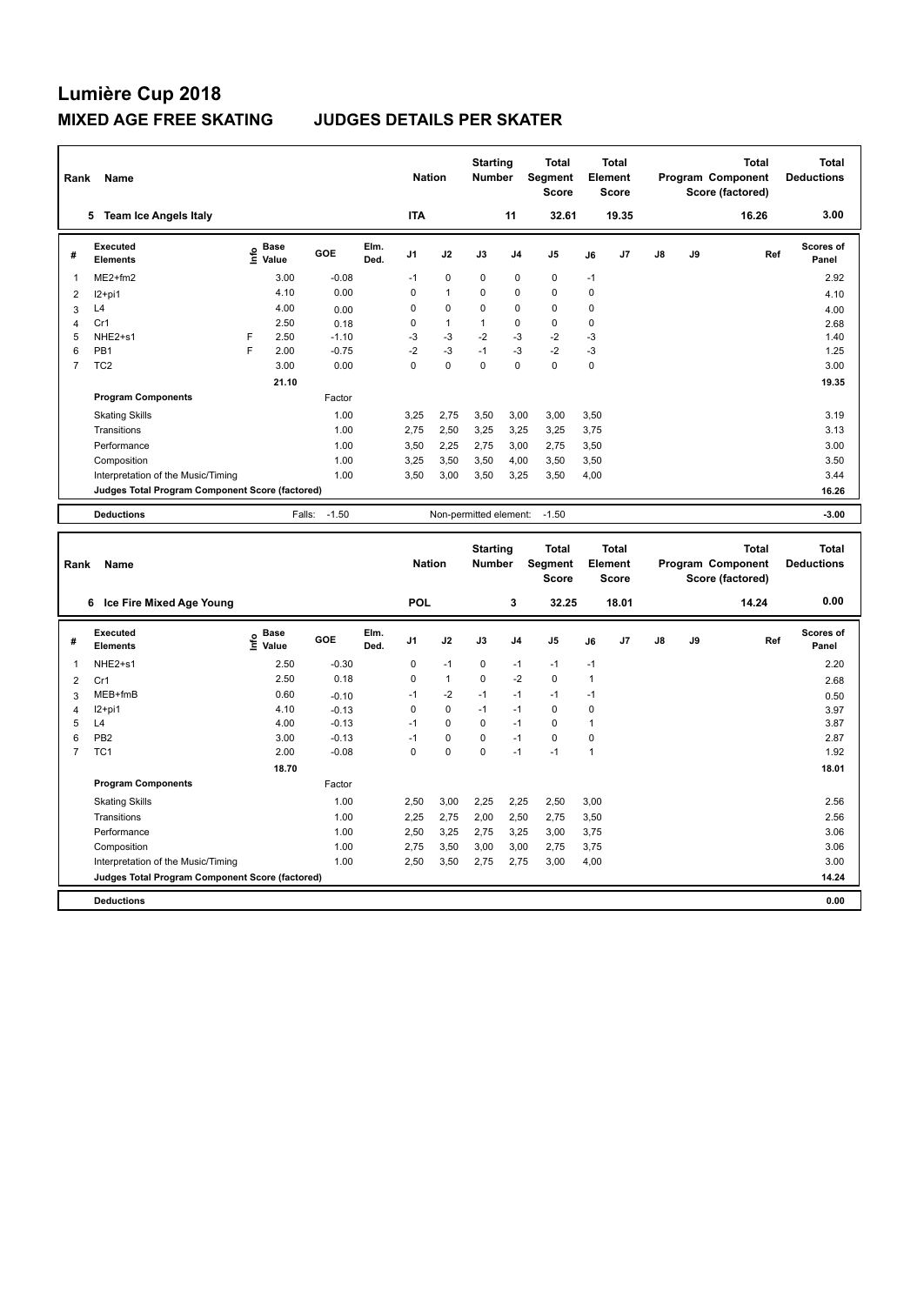| Rank           | <b>Name</b>                                     |                              |         |              | <b>Nation</b>  |             | <b>Starting</b><br><b>Number</b> |                | <b>Total</b><br>Segment<br><b>Score</b> |      | <b>Total</b><br>Element<br><b>Score</b> |               |    | <b>Total</b><br>Program Component<br>Score (factored) | Total<br><b>Deductions</b> |
|----------------|-------------------------------------------------|------------------------------|---------|--------------|----------------|-------------|----------------------------------|----------------|-----------------------------------------|------|-----------------------------------------|---------------|----|-------------------------------------------------------|----------------------------|
|                | <b>Blue Unicorns</b><br>7                       |                              |         |              | <b>GER</b>     |             |                                  | 8              | 31.04                                   |      | 16.79                                   |               |    | 14.25                                                 | 0.00                       |
| #              | Executed<br><b>Elements</b>                     | <b>Base</b><br>lnfo<br>Value | GOE     | Elm.<br>Ded. | J <sub>1</sub> | J2          | J3                               | J <sub>4</sub> | J <sub>5</sub>                          | J6   | J7                                      | $\mathsf{J}8$ | J9 | Ref                                                   | <b>Scores of</b><br>Panel  |
| $\mathbf{1}$   | I2+pi1                                          | 4.10                         | 0.00    |              | 0              | $\mathbf 0$ | $\mathbf 0$                      | $\mathbf 0$    | $\mathbf 0$                             | 0    |                                         |               |    |                                                       | 4.10                       |
| 2              | Co1                                             | 2.50                         | $-0.15$ |              | 0              | $\mathbf 0$ | $-1$                             | $\mathbf 0$    | $-1$                                    | $-1$ |                                         |               |    |                                                       | 2.35                       |
| 3              | NHE2+s1                                         | 2.50                         | $-0.40$ |              | $-1$           | $-1$        | $-1$                             | $-2$           | $-1$                                    | $-1$ |                                         |               |    |                                                       | 2.10                       |
| $\overline{4}$ | PB <sub>1</sub>                                 | 2.00                         | $-0.08$ |              | $-1$           | 0           | 0                                | $-1$           | 0                                       | 0    |                                         |               |    |                                                       | 1.92                       |
| 5              | TC <sub>1</sub>                                 | 2.00                         | $-0.23$ |              | 0              | $-1$        | $\Omega$                         | $-1$           | $-1$                                    | $-1$ |                                         |               |    |                                                       | 1.77                       |
| 6              | L4                                              | 4.00                         | 0.00    |              | 0              | $\mathbf 0$ | $\Omega$                         | $\mathbf 0$    | $\mathbf 0$                             | 1    |                                         |               |    |                                                       | 4.00                       |
| 7              | MEB+fmB                                         | 0.60                         | $-0.05$ |              | $-1$           | $\pmb{0}$   | $\mathbf 0$                      | $-2$           | $-1$                                    | 0    |                                         |               |    |                                                       | 0.55                       |
|                |                                                 | 17.70                        |         |              |                |             |                                  |                |                                         |      |                                         |               |    |                                                       | 16.79                      |
|                | <b>Program Components</b>                       |                              | Factor  |              |                |             |                                  |                |                                         |      |                                         |               |    |                                                       |                            |
|                | <b>Skating Skills</b>                           |                              | 1.00    |              | 2.75           | 2,50        | 3,00                             | 3,50           | 2,75                                    | 2,50 |                                         |               |    |                                                       | 2.75                       |
|                | Transitions                                     |                              | 1.00    |              | 2,50           | 2,00        | 2,50                             | 3,50           | 2,50                                    | 2,25 |                                         |               |    |                                                       | 2.44                       |
|                | Performance                                     |                              | 1.00    |              | 3,25           | 2,25        | 3,25                             | 4,25           | 3,50                                    | 2,25 |                                         |               |    |                                                       | 3.06                       |
|                | Composition                                     |                              | 1.00    |              | 3.00           | 2,00        | 3,00                             | 4,25           | 3,25                                    | 2.75 |                                         |               |    |                                                       | 3.00                       |
|                | Interpretation of the Music/Timing              |                              | 1.00    |              | 2,75           | 2,50        | 3,00                             | 3,75           | 3,75                                    | 2,50 |                                         |               |    |                                                       | 3.00                       |
|                | Judges Total Program Component Score (factored) |                              |         |              |                |             |                                  |                |                                         |      |                                         |               |    |                                                       | 14.25                      |
|                | <b>Deductions</b>                               |                              |         |              |                |             |                                  |                |                                         |      |                                         |               |    |                                                       | 0.00                       |

| Rank | Name                                            |                                  |         |              | <b>Nation</b>  |             | <b>Starting</b><br><b>Number</b> |                | <b>Total</b><br>Segment<br><b>Score</b> | Element                  | <b>Total</b><br><b>Score</b> |               |    | <b>Total</b><br>Program Component<br>Score (factored) | <b>Total</b><br><b>Deductions</b> |
|------|-------------------------------------------------|----------------------------------|---------|--------------|----------------|-------------|----------------------------------|----------------|-----------------------------------------|--------------------------|------------------------------|---------------|----|-------------------------------------------------------|-----------------------------------|
|      | <b>Team Crystallice</b><br>8                    |                                  |         |              | <b>BEL</b>     |             |                                  | 9              | 30.15                                   |                          | 16.46                        |               |    | 13.69                                                 | 0.00                              |
| #    | Executed<br><b>Elements</b>                     | <b>Base</b><br>e Base<br>⊑ Value | GOE     | Elm.<br>Ded. | J <sub>1</sub> | J2          | J3                               | J <sub>4</sub> | J <sub>5</sub>                          | J6                       | J7                           | $\mathsf{J}8$ | J9 | Ref                                                   | <b>Scores of</b><br>Panel         |
|      |                                                 | 0.00                             | 0.00    |              |                |             |                                  |                | $\overline{\phantom{a}}$                | $\overline{\phantom{a}}$ |                              |               |    |                                                       | 0.00                              |
| 2    | L4                                              | 4.00                             | $-0.13$ |              | $-1$           | 0           | $-1$                             | 0              | $\mathbf 0$                             | 0                        |                              |               |    |                                                       | 3.87                              |
| 3    | $12+pi1$                                        | 4.10                             | $-0.13$ |              | 0              | $\mathbf 0$ | $-1$                             | $\mathbf 0$    | $-1$                                    | 0                        |                              |               |    |                                                       | 3.97                              |
| 4    | MEB+fmB                                         | 0.60                             | $-0.10$ |              | $-1$           | $-1$        | $-1$                             | $-1$           | $-1$                                    | $-1$                     |                              |               |    |                                                       | 0.50                              |
| 5    | PB <sub>2</sub>                                 | 3.00                             | $-0.13$ |              | $-1$           | 0           | 0                                | 0              | 0                                       | $-1$                     |                              |               |    |                                                       | 2.87                              |
| 6    | Cr1                                             | 2.50                             | $-0.15$ |              | $-1$           | $\mathbf 0$ | 0                                | $-1$           | $\mathbf 0$                             | $-2$                     |                              |               |    |                                                       | 2.35                              |
|      | NHE2+s1                                         | 2.50                             | $-0.30$ |              | $-1$           | $-1$        | 0                                | $-1$           | 0                                       | $-1$                     |                              |               |    |                                                       | 2.20                              |
| 8    | <b>TCB</b>                                      | 1.00                             | $-0.30$ |              | $-2$           | $\pmb{0}$   | $-1$                             | $-1$           | $-2$                                    | $-2$                     |                              |               |    |                                                       | 0.70                              |
|      |                                                 | 17.70                            |         |              |                |             |                                  |                |                                         |                          |                              |               |    |                                                       | 16.46                             |
|      | <b>Program Components</b>                       |                                  | Factor  |              |                |             |                                  |                |                                         |                          |                              |               |    |                                                       |                                   |
|      | <b>Skating Skills</b>                           |                                  | 1.00    |              | 2,50           | 2,50        | 2,50                             | 3,25           | 3,00                                    | 3,00                     |                              |               |    |                                                       | 2.75                              |
|      | Transitions                                     |                                  | 1.00    |              | 2,25           | 2,50        | 2,25                             | 3,00           | 2,75                                    | 2,75                     |                              |               |    |                                                       | 2.56                              |
|      | Performance                                     |                                  | 1.00    |              | 2,75           | 2,50        | 2,75                             | 3,75           | 3,25                                    | 3,00                     |                              |               |    |                                                       | 2.94                              |
|      | Composition                                     |                                  | 1.00    |              | 2,50           | 3,00        | 2,50                             | 3,75           | 3,25                                    | 2,50                     |                              |               |    |                                                       | 2.81                              |
|      | Interpretation of the Music/Timing              |                                  | 1.00    |              | 2,25           | 2,75        | 2,25                             | 3,25           | 3,00                                    | 2,50                     |                              |               |    |                                                       | 2.63                              |
|      | Judges Total Program Component Score (factored) |                                  |         |              |                |             |                                  |                |                                         |                          |                              |               |    |                                                       | 13.69                             |
|      | <b>Deductions</b>                               |                                  |         |              |                |             |                                  |                |                                         |                          |                              |               |    |                                                       | 0.00                              |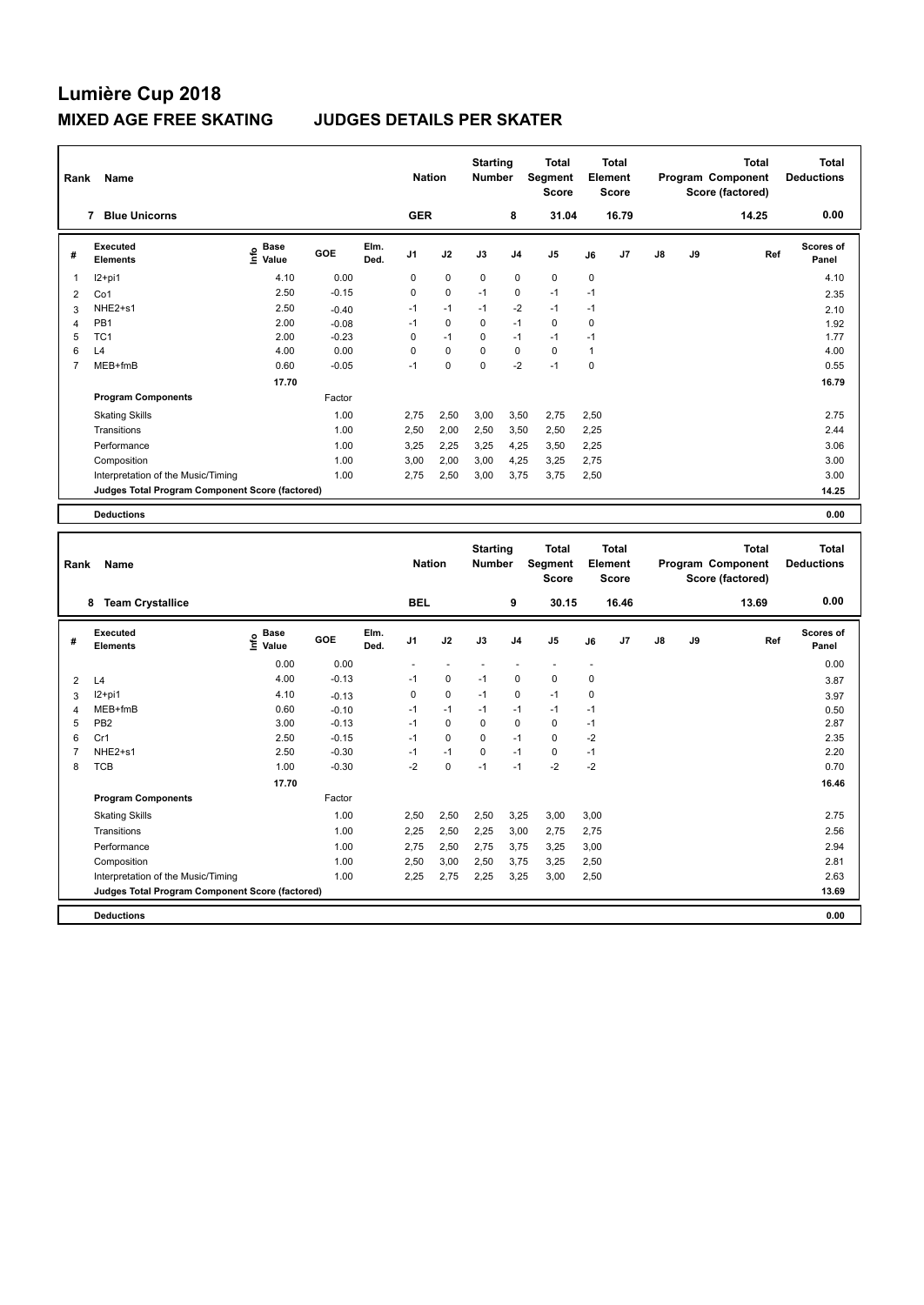| Rank           | Name                                            |                              |         |              | <b>Nation</b>  |             | <b>Starting</b><br><b>Number</b> |                | <b>Total</b><br>Segment<br><b>Score</b> |              | <b>Total</b><br>Element<br><b>Score</b> |               |    | <b>Total</b><br>Program Component<br>Score (factored) | <b>Total</b><br><b>Deductions</b> |
|----------------|-------------------------------------------------|------------------------------|---------|--------------|----------------|-------------|----------------------------------|----------------|-----------------------------------------|--------------|-----------------------------------------|---------------|----|-------------------------------------------------------|-----------------------------------|
|                | <b>Silk City Stars</b><br>9                     |                              |         |              | <b>GER</b>     |             |                                  | 7              | 28.58                                   |              | 14.38                                   |               |    | 14.20                                                 | 0.00                              |
| #              | Executed<br><b>Elements</b>                     | <b>Base</b><br>lnfo<br>Value | GOE     | Elm.<br>Ded. | J <sub>1</sub> | J2          | J3                               | J <sub>4</sub> | J <sub>5</sub>                          | J6           | J <sub>7</sub>                          | $\mathsf{J}8$ | J9 | Ref                                                   | <b>Scores of</b><br>Panel         |
| 1              | Cr1                                             | 2.50                         | 0.35    |              | 0              | $-1$        | $\mathbf 0$                      | $\overline{1}$ | $\mathbf{1}$                            | $\mathbf{1}$ |                                         |               |    |                                                       | 2.85                              |
| 2              | TC <sub>1</sub>                                 | 2.00                         | 0.08    |              | $\Omega$       | $\mathbf 0$ | $\mathbf 0$                      | $\overline{1}$ | $\overline{1}$                          | $-1$         |                                         |               |    |                                                       | 2.08                              |
| 3              | PBB                                             | 1.00                         | $-0.20$ |              | $-2$           | $-1$        | $-1$                             | $\mathbf 0$    | $-1$                                    | $-1$         |                                         |               |    |                                                       | 0.80                              |
| 4              | NHE2+sB                                         | 2.00                         | $-0.30$ |              | $-1$           | $-2$        | $-1$                             | $-1$           | $-1$                                    | $\mathbf 0$  |                                         |               |    |                                                       | 1.70                              |
| 5              | MEB+fmB                                         | 0.60                         | $-0.10$ |              | $-1$           | $-1$        | 0                                | $-1$           | $-1$                                    | $-1$         |                                         |               |    |                                                       | 0.50                              |
| 6              | W <sub>3</sub>                                  | 3.10                         | $-0.50$ |              | $-1$           | $-2$        | $-1$                             | $-1$           | $-1$                                    | $-2$         |                                         |               |    |                                                       | 2.60                              |
| $\overline{7}$ | $12+pi1$                                        | 4.10                         | $-0.25$ |              | 0              | $\mathbf 0$ | $-1$                             | $-1$           | 0                                       | $-1$         |                                         |               |    |                                                       | 3.85                              |
|                |                                                 | 15.30                        |         |              |                |             |                                  |                |                                         |              |                                         |               |    |                                                       | 14.38                             |
|                | <b>Program Components</b>                       |                              | Factor  |              |                |             |                                  |                |                                         |              |                                         |               |    |                                                       |                                   |
|                | <b>Skating Skills</b>                           |                              | 1.00    |              | 3,50           | 2,25        | 2,50                             | 3,25           | 2,75                                    | 3,00         |                                         |               |    |                                                       | 2.88                              |
|                | Transitions                                     |                              | 1.00    |              | 3.00           | 1.75        | 2,25                             | 3,25           | 2,50                                    | 2.75         |                                         |               |    |                                                       | 2.63                              |
|                | Performance                                     |                              | 1.00    |              | 3.25           | 2,25        | 3,00                             | 3.75           | 2,75                                    | 3,00         |                                         |               |    |                                                       | 3.00                              |
|                | Composition                                     |                              | 1.00    |              | 3.75           | 2,00        | 2.75                             | 3.75           | 2,75                                    | 2.75         |                                         |               |    |                                                       | 3.00                              |
|                | Interpretation of the Music/Timing              |                              | 1.00    |              | 3,25           | 2,00        | 2,50                             | 3,50           | 2,50                                    | 2,50         |                                         |               |    |                                                       | 2.69                              |
|                | Judges Total Program Component Score (factored) |                              |         |              |                |             |                                  |                |                                         |              |                                         |               |    |                                                       | 14.20                             |
|                | <b>Deductions</b>                               |                              |         |              |                |             |                                  |                |                                         |              |                                         |               |    |                                                       | 0.00                              |

| Rank           | Name                                            |                              |         |              | <b>Nation</b>  |             | <b>Starting</b><br><b>Number</b> |                | <b>Total</b><br>Segment<br><b>Score</b> |      | <b>Total</b><br>Element<br><b>Score</b> |               |    | <b>Total</b><br>Program Component<br>Score (factored) | Total<br><b>Deductions</b> |
|----------------|-------------------------------------------------|------------------------------|---------|--------------|----------------|-------------|----------------------------------|----------------|-----------------------------------------|------|-----------------------------------------|---------------|----|-------------------------------------------------------|----------------------------|
| 10             | <b>Team Illuminique</b>                         |                              |         |              | <b>NED</b>     |             |                                  | 1              | 27.42                                   |      | 13.97                                   |               |    | 13.45                                                 | 0.00                       |
| #              | Executed<br><b>Elements</b>                     | <b>Base</b><br>lnfo<br>Value | GOE     | Elm.<br>Ded. | J <sub>1</sub> | J2          | J3                               | J <sub>4</sub> | J <sub>5</sub>                          | J6   | J7                                      | $\mathsf{J}8$ | J9 | Ref                                                   | <b>Scores of</b><br>Panel  |
| $\mathbf{1}$   | Cr1                                             | 2.50                         | $-0.23$ |              | $-1$           | $\mathbf 0$ | $\mathbf 0$                      | $-1$           | $-1$                                    | $-1$ |                                         |               |    |                                                       | 2.27                       |
| 2              | $11+pi1$                                        | 3.10                         | $-0.60$ |              | $-1$           | $-2$        | $-2$                             | $-2$           | $-2$                                    | $-2$ |                                         |               |    |                                                       | 2.50                       |
| 3              | NHE2+sB                                         | 2.00                         | $-0.60$ |              | $-2$           | $-2$        | $-1$                             | $-2$           | $-2$                                    | $-2$ |                                         |               |    |                                                       | 1.40                       |
| $\overline{4}$ | TC <sub>1</sub>                                 | 2.00                         | $-0.30$ |              | $-1$           | $-2$        | $-1$                             | $\mathbf 0$    | $-1$                                    | $-1$ |                                         |               |    |                                                       | 1.70                       |
| 5              | PB <sub>1</sub>                                 | 2.00                         | $-0.15$ |              | $-1$           | $-2$        | 0                                | 0              | $\mathbf 0$                             | $-1$ |                                         |               |    |                                                       | 1.85                       |
| 6              | L4                                              | 4.00                         | $-0.25$ |              | $-1$           | $\mathbf 0$ | 0                                | 0              | $-1$                                    | $-2$ |                                         |               |    |                                                       | 3.75                       |
| 7              | MEB+fmB                                         | 0.60                         | $-0.10$ |              | -1             | $-1$        | $-2$                             | $-1$           | $\pmb{0}$                               | $-1$ |                                         |               |    |                                                       | 0.50                       |
|                |                                                 | 16.20                        |         |              |                |             |                                  |                |                                         |      |                                         |               |    |                                                       | 13.97                      |
|                | <b>Program Components</b>                       |                              | Factor  |              |                |             |                                  |                |                                         |      |                                         |               |    |                                                       |                            |
|                | <b>Skating Skills</b>                           |                              | 1.00    |              | 3,00           | 2,50        | 2,75                             | 3,00           | 2,50                                    | 2,75 |                                         |               |    |                                                       | 2.75                       |
|                | Transitions                                     |                              | 1.00    |              | 2,50           | 2,25        | 2,25                             | 2,75           | 2,50                                    | 2,25 |                                         |               |    |                                                       | 2.38                       |
|                | Performance                                     |                              | 1.00    |              | 3,25           | 2,50        | 3,00                             | 3,00           | 2,75                                    | 2,50 |                                         |               |    |                                                       | 2.81                       |
|                | Composition                                     |                              | 1.00    |              | 3,00           | 2,75        | 3,00                             | 3,00           | 2,75                                    | 2,25 |                                         |               |    |                                                       | 2.88                       |
|                | Interpretation of the Music/Timing              |                              | 1.00    |              | 2,75           | 2,50        | 2,75                             | 2,75           | 2,50                                    | 2,50 |                                         |               |    |                                                       | 2.63                       |
|                | Judges Total Program Component Score (factored) |                              |         |              |                |             |                                  |                |                                         |      |                                         |               |    |                                                       | 13.45                      |
|                | <b>Deductions</b>                               |                              |         |              |                |             |                                  |                |                                         |      |                                         |               |    |                                                       | 0.00                       |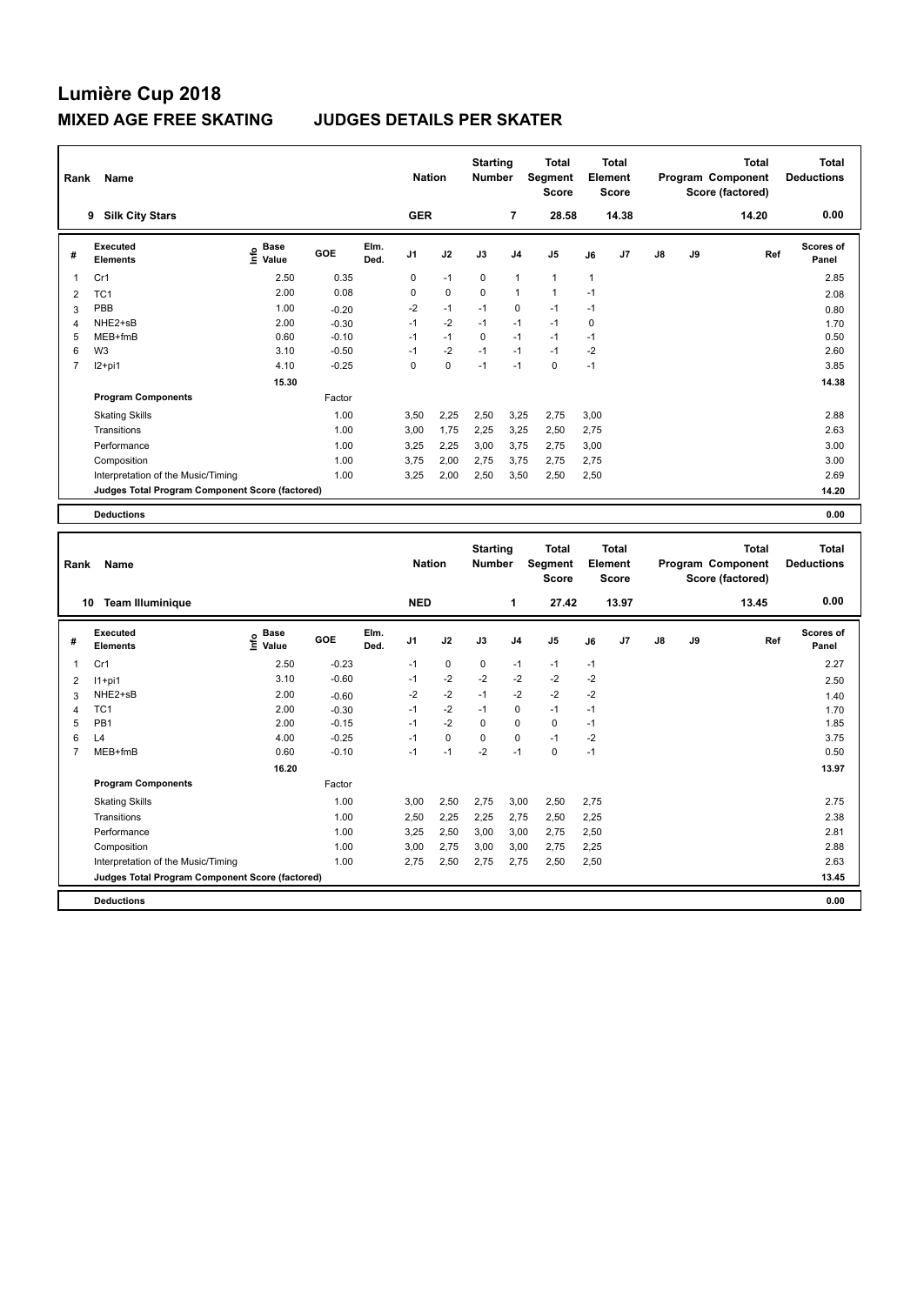| Rank           | Name                                            |                              |         |              | <b>Nation</b>  |      | <b>Starting</b><br><b>Number</b> |                | <b>Total</b><br>Segment<br><b>Score</b> |      | <b>Total</b><br>Element<br><b>Score</b> |               |    | <b>Total</b><br>Program Component<br>Score (factored) | Total<br><b>Deductions</b> |
|----------------|-------------------------------------------------|------------------------------|---------|--------------|----------------|------|----------------------------------|----------------|-----------------------------------------|------|-----------------------------------------|---------------|----|-------------------------------------------------------|----------------------------|
| 11             | <b>Team Ice Angels Netherlands</b>              |                              |         |              | <b>NED</b>     |      |                                  | 12             | 23.23                                   |      | 12.66                                   |               |    | 10.57                                                 | 0.00                       |
| #              | Executed<br><b>Elements</b>                     | <b>Base</b><br>١nfo<br>Value | GOE     | Elm.<br>Ded. | J <sub>1</sub> | J2   | J3                               | J <sub>4</sub> | J5                                      | J6   | J <sub>7</sub>                          | $\mathsf{J}8$ | J9 | Ref                                                   | Scores of<br>Panel         |
| 1              | $12+pi1$                                        | 4.10                         | $-0.63$ |              | 0              | $-1$ | 0                                | $-2$           | $-2$                                    | $-2$ |                                         |               |    |                                                       | 3.47                       |
| $\overline{2}$ | MEB+fmB                                         | 0.60                         | $-0.13$ |              | $-2$           | $-1$ | $-1$                             | $-2$           | $-1$                                    | $-1$ |                                         |               |    |                                                       | 0.47                       |
| 3              | L2                                              | 2.40                         | $-0.45$ |              | $-1$           | $-1$ | $\Omega$                         | $-2$           | $-2$                                    | $-2$ |                                         |               |    |                                                       | 1.95                       |
| 4              | NHE1+s1                                         | 2.00                         | $-0.45$ |              | $-1$           | $-1$ | $-1$                             | $-2$           | $-2$                                    | $-2$ |                                         |               |    |                                                       | 1.55                       |
| 5              | PB <sub>1</sub>                                 | 2.00                         | $-0.53$ |              | $-2$           | $-1$ | $-2$                             | $-1$           | $-2$                                    | $-2$ |                                         |               |    |                                                       | 1.47                       |
| 6              | TC <sub>1</sub>                                 | 2.00                         | $-0.30$ |              | $-1$           | $-1$ | $-1$                             | $-1$           | $-1$                                    | $-2$ |                                         |               |    |                                                       | 1.70                       |
| $\overline{7}$ | Cr1                                             | 2.50                         | $-0.45$ |              | $-1$           | $-3$ | $-2$                             | $-1$           | $-1$                                    | $-2$ |                                         |               |    |                                                       | 2.05                       |
|                |                                                 | 15.60                        |         |              |                |      |                                  |                |                                         |      |                                         |               |    |                                                       | 12.66                      |
|                | <b>Program Components</b>                       |                              | Factor  |              |                |      |                                  |                |                                         |      |                                         |               |    |                                                       |                            |
|                | <b>Skating Skills</b>                           |                              | 1.00    |              | 2.25           | 1,50 | 2,25                             | 3,25           | 2,00                                    | 2,25 |                                         |               |    |                                                       | 2.19                       |
|                | Transitions                                     |                              | 1.00    |              | 1.75           | 1,25 | 1,75                             | 3,00           | 1,75                                    | 2,00 |                                         |               |    |                                                       | 1.81                       |
|                | Performance                                     |                              | 1.00    |              | 2.00           | 1.50 | 3.00                             | 4,00           | 2,25                                    | 2,25 |                                         |               |    |                                                       | 2.38                       |
|                | Composition                                     |                              | 1.00    |              | 2,25           | 1,50 | 2,25                             | 4,00           | 2,25                                    | 2,00 |                                         |               |    |                                                       | 2.19                       |
|                | Interpretation of the Music/Timing              |                              | 1.00    |              | 1.75           | 1,50 | 2,50                             | 3,25           | 1.75                                    | 2.00 |                                         |               |    |                                                       | 2.00                       |
|                | Judges Total Program Component Score (factored) |                              |         |              |                |      |                                  |                |                                         |      |                                         |               |    |                                                       | 10.57                      |
|                | <b>Deductions</b>                               |                              |         |              |                |      |                                  |                |                                         |      |                                         |               |    |                                                       | 0.00                       |

| Rank           | <b>Name</b>                                     |      |                      |         |              | <b>Nation</b>  |      | <b>Starting</b><br><b>Number</b> |                | <b>Total</b><br>Segment<br><b>Score</b> | Element | <b>Total</b><br><b>Score</b> |               |    | Total<br>Program Component<br>Score (factored) | <b>Total</b><br><b>Deductions</b> |
|----------------|-------------------------------------------------|------|----------------------|---------|--------------|----------------|------|----------------------------------|----------------|-----------------------------------------|---------|------------------------------|---------------|----|------------------------------------------------|-----------------------------------|
|                | 12<br><b>Team Ice Spirit Mixed</b>              |      |                      |         |              | <b>BEL</b>     |      |                                  | $\overline{2}$ | 19.73                                   |         | 11.04                        |               |    | 9.19                                           | 0.50                              |
| #              | Executed<br><b>Elements</b>                     | lnfo | <b>Base</b><br>Value | GOE     | Elm.<br>Ded. | J <sub>1</sub> | J2   | J3                               | J <sub>4</sub> | J <sub>5</sub>                          | J6      | J7                           | $\mathsf{J}8$ | J9 | Ref                                            | <b>Scores of</b><br>Panel         |
| 1              | Co1                                             |      | 2.50                 | $-0.30$ |              | $-1$           | $-1$ | $-2$                             | $-1$           | $-1$                                    | 0       |                              |               |    |                                                | 2.20                              |
| 2              | I2+piB                                          |      | 3.10                 | $-0.53$ |              | $-1$           | $-2$ | $-1$                             | $-2$           | $-2$                                    | $-2$    |                              |               |    |                                                | 2.57                              |
| 3              | L <sub>3</sub>                                  |      | 3.10                 | $-0.60$ |              | $-2$           | $-1$ | $-1$                             | $-1$           | $-2$                                    | $-2$    |                              |               |    |                                                | 2.50                              |
| 4              | <b>TCB</b>                                      |      | 1.00                 | $-0.25$ |              | $-1$           | $-2$ | $-2$                             | $-1$           | $-1$                                    | $-1$    |                              |               |    |                                                | 0.75                              |
| 5              | MEB+fmB                                         |      | 0.60                 | $-0.23$ |              | -3             | $-3$ | $-1$                             | $-2$           | $-2$                                    | $-2$    |                              |               |    |                                                | 0.37                              |
| 6              | NHE2+sB                                         | F    | 2.00                 | $-0.90$ |              | -3             | $-3$ | $-2$                             | $-3$           | $-3$                                    | $-3$    |                              |               |    |                                                | 1.10                              |
| $\overline{7}$ | PB <sub>1</sub>                                 |      | 2.00                 | $-0.45$ |              | $-2$           | $-2$ | $-1$                             | $-2$           | $-1$                                    | $-1$    |                              |               |    |                                                | 1.55                              |
|                |                                                 |      | 14.30                |         |              |                |      |                                  |                |                                         |         |                              |               |    |                                                | 11.04                             |
|                | <b>Program Components</b>                       |      |                      | Factor  |              |                |      |                                  |                |                                         |         |                              |               |    |                                                |                                   |
|                | <b>Skating Skills</b>                           |      |                      | 1.00    |              | 2,00           | 1,50 | 1,75                             | 2,00           | 1,50                                    | 1,75    |                              |               |    |                                                | 1.75                              |
|                | Transitions                                     |      |                      | 1.00    |              | 1,50           | 1,00 | 1,50                             | 2,25           | 1,50                                    | 2,00    |                              |               |    |                                                | 1.63                              |
|                | Performance                                     |      |                      | 1.00    |              | 1,75           | 1,50 | 2,50                             | 2,50           | 1,75                                    | 2,25    |                              |               |    |                                                | 2.06                              |
|                | Composition                                     |      |                      | 1.00    |              | 2,00           | 1,75 | 2,00                             | 2,50           | 2,00                                    | 2,25    |                              |               |    |                                                | 2.06                              |
|                | Interpretation of the Music/Timing              |      |                      | 1.00    |              | 1,50           | 1,50 | 1,75                             | 2,25           | 1,50                                    | 2,00    |                              |               |    |                                                | 1.69                              |
|                | Judges Total Program Component Score (factored) |      |                      |         |              |                |      |                                  |                |                                         |         |                              |               |    |                                                | 9.19                              |
|                | <b>Deductions</b>                               |      | Falls:               | $-0.50$ |              |                |      |                                  |                |                                         |         |                              |               |    |                                                | $-0.50$                           |